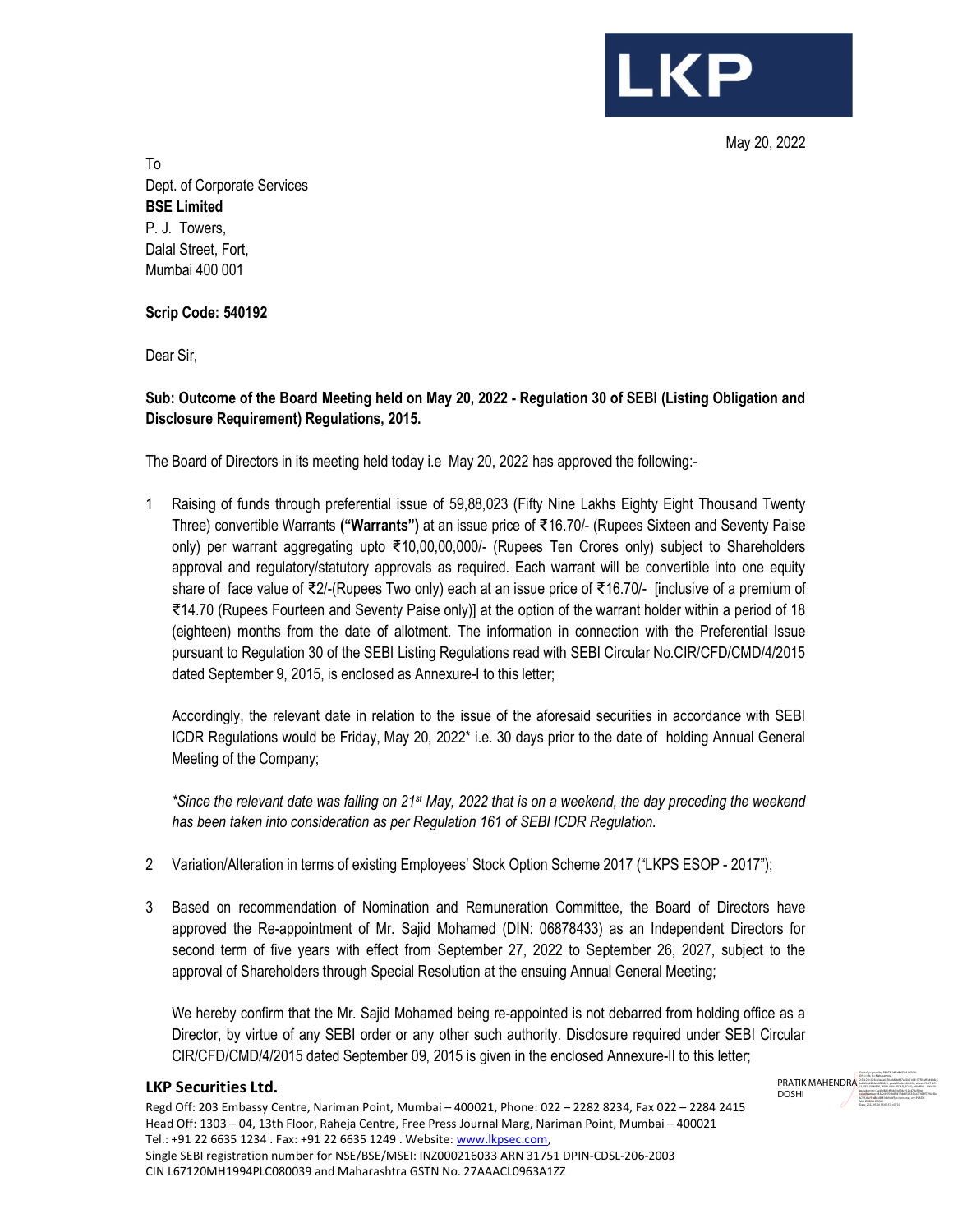

4 Annual General Meeting (AGM) of the Company for the above mentioned purposes to be held on Monday, June 20, 2022 at 11:30 A.M through Video Conferencing ("VC")/ Other Audio-Visual Means(""OVAM").

The Meeting of the Board of Directors commenced at 2:15 PM and concluded at 02:45 PM

You are requested to take the same on your record.

For LKP Securities Limited Pratik M. Doshi Managing Director DIN: 00131122 PRATIK MAHENDRA DOSHI Digitally signed by PRATIK MAHENDRA DOSHI<br>DN: c=IN, st=Maharashtra,<br>2.5.4.20=403cb3aca653b36d0b887a22b116d157922ff<br>440dc5bd32434256eb6883801, postalCode=400018,<br>street=FLAT NO. 11, SEA GLIMPSE, WORLI HILL ROAD,<br>EORLI, MUMB serialNu<u>mber=83e249705b8ffd17dd2505351a37453f579</u><br>6c5b4b725d3c9cd85d3f816b9e4ff, o=Personal,<br>cn=PRATIK MAHENDRA DOSHI<br>Date: 2022.05.20 15:06:30 +05'30'

Encl: a/a

#### LKP Securities Ltd.

Regd Off: 203 Embassy Centre, Nariman Point, Mumbai – 400021, Phone: 022 – 2282 8234, Fax 022 – 2284 2415 Head Off: 1303 – 04, 13th Floor, Raheja Centre, Free Press Journal Marg, Nariman Point, Mumbai – 400021 Tel.: +91 22 6635 1234 . Fax: +91 22 6635 1249 . Website: www.lkpsec.com, Single SEBI registration number for NSE/BSE/MSEI: INZ000216033 ARN 31751 DPIN-CDSL-206-2003 CIN L67120MH1994PLC080039 and Maharashtra GSTN No. 27AAACL0963A1ZZ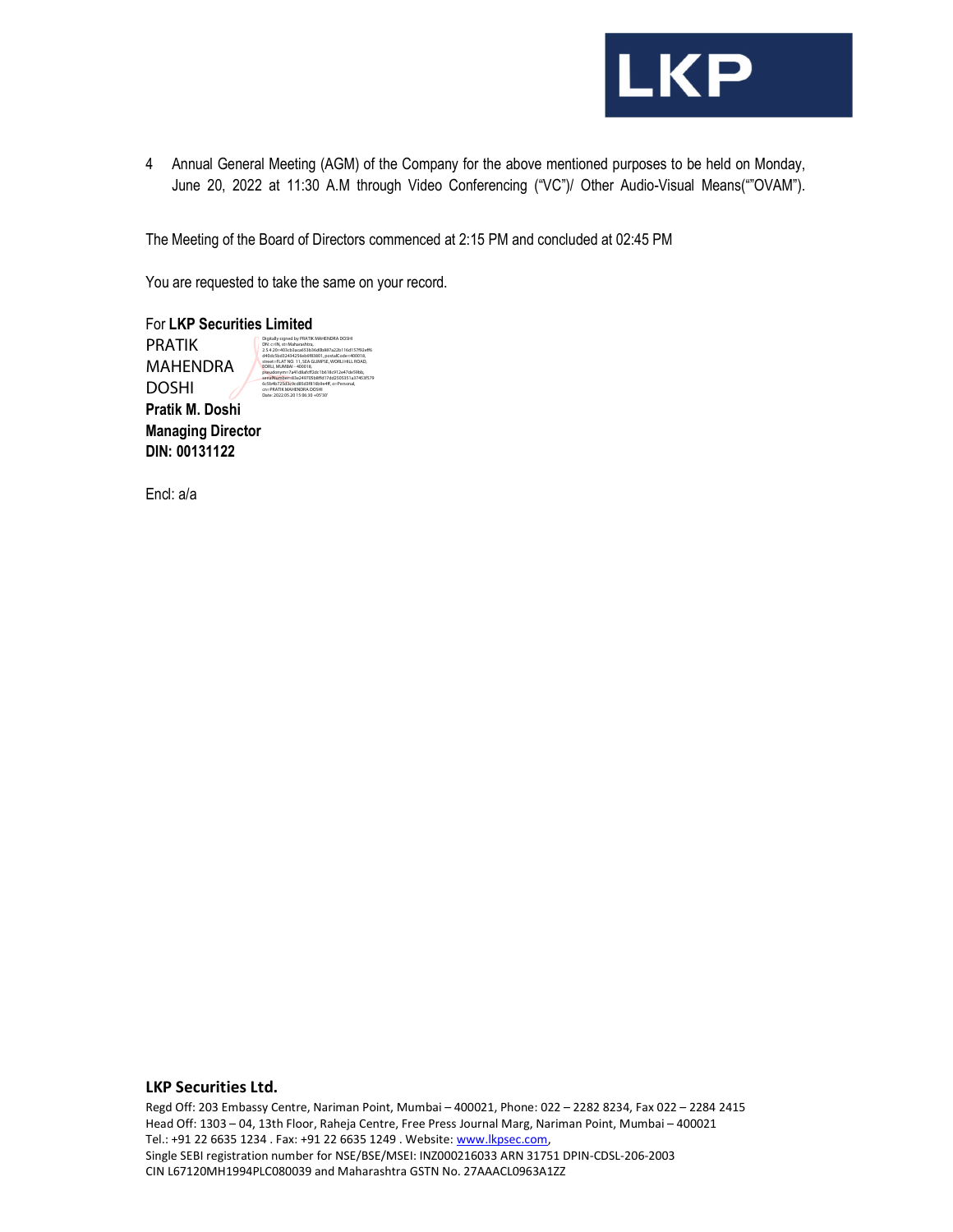

Details pursuant to Circular No. CIR/CFD/CMD/4/2015 dated September 9, 2015

| Type of Securities Proposed to be issued          |                                                        |                                                        |                 |
|---------------------------------------------------|--------------------------------------------------------|--------------------------------------------------------|-----------------|
|                                                   | Warrants                                               |                                                        |                 |
| Type of issuance                                  | Preferential allotment                                 |                                                        |                 |
| Total number of securities proposed to be issued  | 59,88,023 Warrants at an issue price of ₹16.70/-       |                                                        |                 |
| or the total amount for which the securities will | each aggregating upto ₹10,00,00,000/- (Rupees Ten      |                                                        |                 |
| be issued (approximately)                         | Crores only).                                          |                                                        |                 |
|                                                   |                                                        |                                                        |                 |
|                                                   | Each warrant will be convertible into one equity share |                                                        |                 |
|                                                   | of face value of ₹2/- (Rupees Two only) each at the    |                                                        |                 |
|                                                   | option of the warrant holder within a period of 18     |                                                        |                 |
|                                                   |                                                        | (eighteen) months from the date of allotment.          |                 |
|                                                   |                                                        |                                                        |                 |
| <b>Name of the Investors</b>                      | The warrants are proposed to be allotted on            |                                                        |                 |
|                                                   | preferential basis to the following allottee(s):-      |                                                        |                 |
|                                                   | Sr.No                                                  | Name and category                                      | No. of          |
|                                                   |                                                        | of the Proposed                                        | <b>Warrants</b> |
|                                                   |                                                        | allottee                                               |                 |
|                                                   | $\mathbf{1}$                                           | <b>LKP Finance Limited-</b>                            | 29,94,011       |
|                                                   |                                                        | Promoter Group                                         |                 |
|                                                   | $\overline{2}$                                         | <b>Bhavana Holdings</b>                                | 11,97,605       |
|                                                   |                                                        | Private Limited-                                       |                 |
|                                                   |                                                        | Promoter Group                                         |                 |
|                                                   | 3                                                      | Mahendra V. Doshi-                                     | 17,96,407       |
|                                                   |                                                        | Promoter                                               |                 |
|                                                   |                                                        |                                                        |                 |
|                                                   |                                                        | <b>Total</b>                                           |                 |
|                                                   |                                                        |                                                        | 59,88,023       |
| <b>Issue Price</b>                                |                                                        | Each warrant will be convertible into one equity share |                 |
|                                                   |                                                        | of face value of ₹2/-(Rupees Two only) each at an      |                 |
|                                                   |                                                        |                                                        |                 |
|                                                   |                                                        | issue price of ₹16.70/- [inclusive of a premium of     |                 |
|                                                   |                                                        | ₹14.70/- (Rupees Fourteen and Seventy Paise only)]     |                 |
|                                                   | Regulations.                                           | in accordance with chapter V of SEBI ICDR              |                 |

# Annexure – I (Details regarding Preferential Issue)

## LKP Securities Ltd.

Regd Off: 203 Embassy Centre, Nariman Point, Mumbai – 400021, Phone: 022 – 2282 8234, Fax 022 – 2284 2415 Head Off: 1303 – 04, 13th Floor, Raheja Centre, Free Press Journal Marg, Nariman Point, Mumbai – 400021 Tel.: +91 22 6635 1234 . Fax: +91 22 6635 1249 . Website: www.lkpsec.com, Single SEBI registration number for NSE/BSE/MSEI: INZ000216033 ARN 31751 DPIN-CDSL-206-2003 CIN L67120MH1994PLC080039 and Maharashtra GSTN No. 27AAACL0963A1ZZ